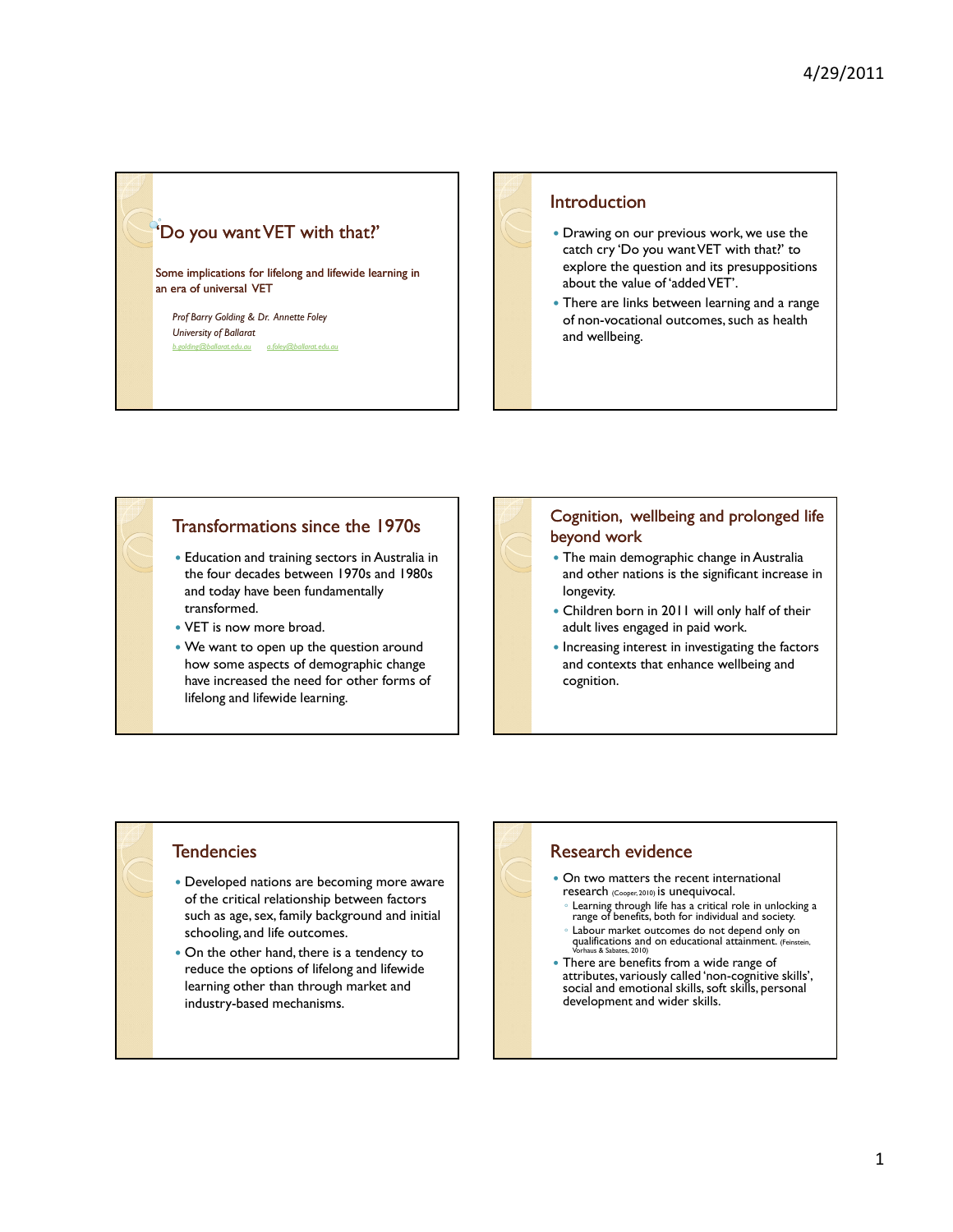## Australian VET today

- Despite fundamental changes in VET availability, VET in Australia in 2011 is poorly recognised and poorly understood beyond VET practitioners, researchers & policy makers.
- Most Australians still talk about education as comprising school, university or TAFE.
- For ACE, the situation is even worse being poorly known, and in some states ACE is effectively missing altogether.

### Adding competencies

 Over the past decade there has been a tendency to progressively add specific competencies to most other forms of education because of its presumed universal and transferable value for people, communities, governments and the economy.

#### Our concern

• ... is that the use of various economic agendas to legitimate universal vocational knowledge, in the absence of other forms of learning, can get in the way of individual constructions of meaning to …

- Cope with situations
- Learners perspective/s
- Situate learning
- Understandings of interrelationships
- Share meanings
- …And so on.

## Europe

 'Europe seems to have become the scene of a tacit battle between vocational education and job skills on the one side, and the wider holistic non-vocational education and life skills on the other.' (Skekely, 2010)

#### We agree …

- … with Schuller & Watson (2009), writing in the UK as part of a comprehensive Inquiry into the Future of Lifelong Learning in the UK, that initial education does not serve as a secure foundation for lifelong learning.
- that '... a system which achieves its immediate objectives of raising young people's qualifications, yet leaves them without an appetite to carry on learning, has failed. Too much schooling is focused on heaving students over hurdles and into the next phase of education' (ibid, p.49).

## Global population ageing

- ... is one of the greatest social challenges of the 21<sup>st</sup> century.
- In Australia, older adults (50+) are living much longer and risk becoming further isolated through not being educated/or not working through the ICT revolution of the past two decades.